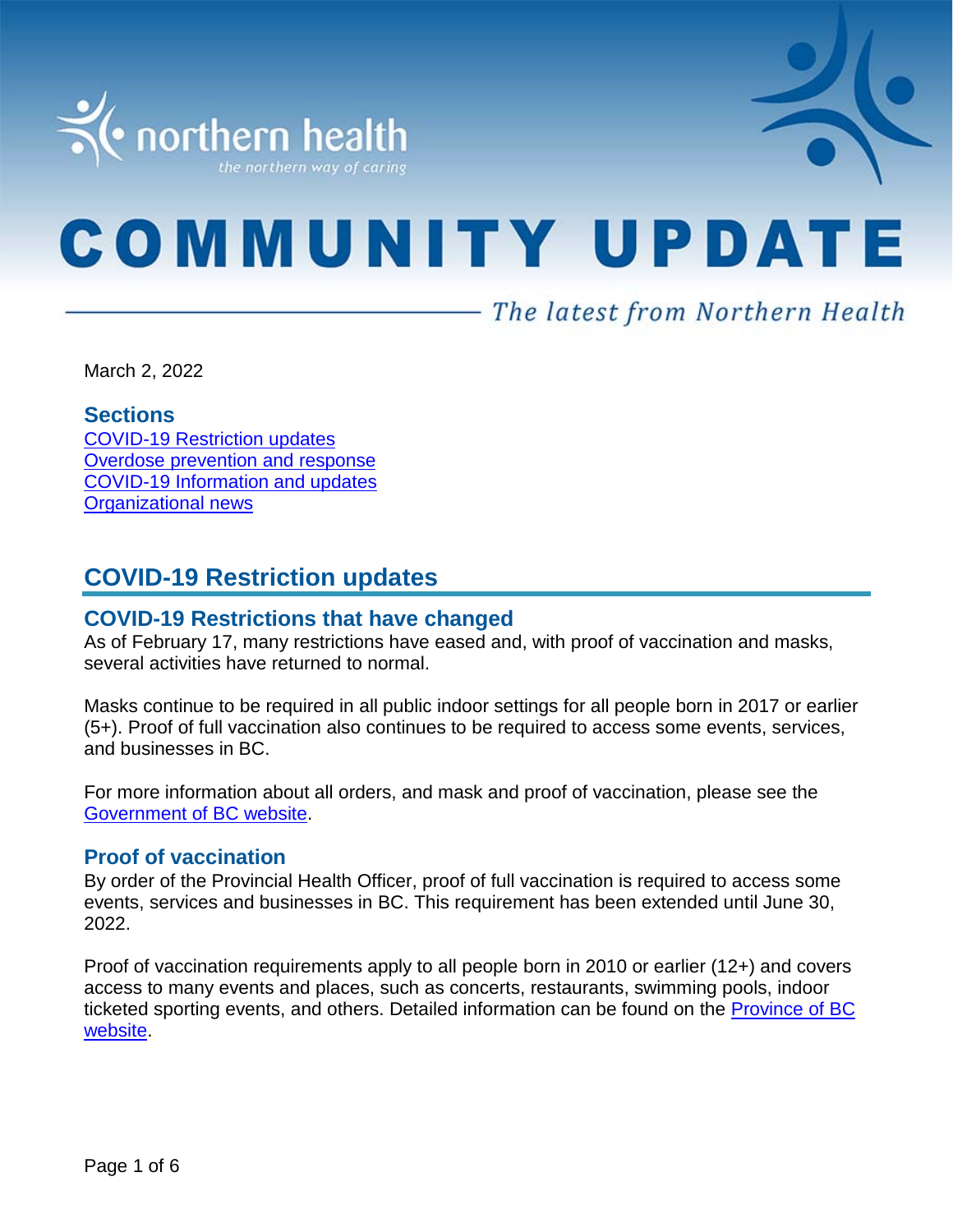#### **Youth aged 12 to 18**

Youth aged 12 to 18 can carry their own BC Vaccine Card, or have a trusted adult carry it for them. Youth are not required to show valid government photo ID.

- 12 year olds only need to show proof of 1 dose of vaccine
- 13 to 18 year olds need to show proof of 2 doses of vaccine

#### **Children aged 5 to 11**

<span id="page-1-0"></span>Children aged 5 to 11 are not required to show proof of vaccination.

# **COVID-19 Information and updates**

#### **Novavax/Nuvaxovid COVID-19 vaccine**

Health Canada has recently approved the protein-based [Novavax/Nuvaxovid](https://www.canada.ca/en/health-canada/services/drugs-health-products/covid19-industry/drugs-vaccines-treatments/vaccines/novavax.html) COVID-19 vaccine. The vaccine is approved for people who are 18 years of age and older. Its safety and effectiveness in people younger than 18 years of age have not yet been established.

It is not yet available for use, but people interested in this vaccine can call [1-833-838-2323](https://www2.gov.bc.ca/gov/content/covid-19/vaccine) for more information and to request this vaccine.

#### **Online screening tool for COVID-19 treatments available now**

An online screening tool and virtual assessment service is available for people with a positive COVID-19 test to see if they are eligible for COVID-19 antiviral treatments and to go on to receive treatment.

British Columbians can now find out if these treatments are right for them through this new virtual service by following the four-step process available online [\(www.gov.bc.ca/covidtreatments\)](http://www.gov.bc.ca/covidtreatments), starting with a self-assessment. A physician and pharmacist team will decide if treatment is safe and appropriate as part of this process.

Paxlovid and Sotrovimab treatments are not suitable for everyone and must be prescribed by a health care provider who can assess interactions with other conditions or medications. Some patients may not be able to receive treatment if they are already taking some other medications.

To access this tool, and for more information, please visit the [BC Government COVID-19](http://www.gov.bc.ca/covidtreatments)  [treatments page.](http://www.gov.bc.ca/covidtreatments)

# **Treatment for eligible individuals who test positive for COVID-19**

**If you test positive for COVID-19, you may be eligible for specific anti-viral treatments if you:** 

- Received a clinically extremely vulnerable (CEV) letter
- Are being actively treated for cancer
- Have received an organ transplant
- Have cystic fibrosis or severe renal disease
- Are moderately or severely immunocompromised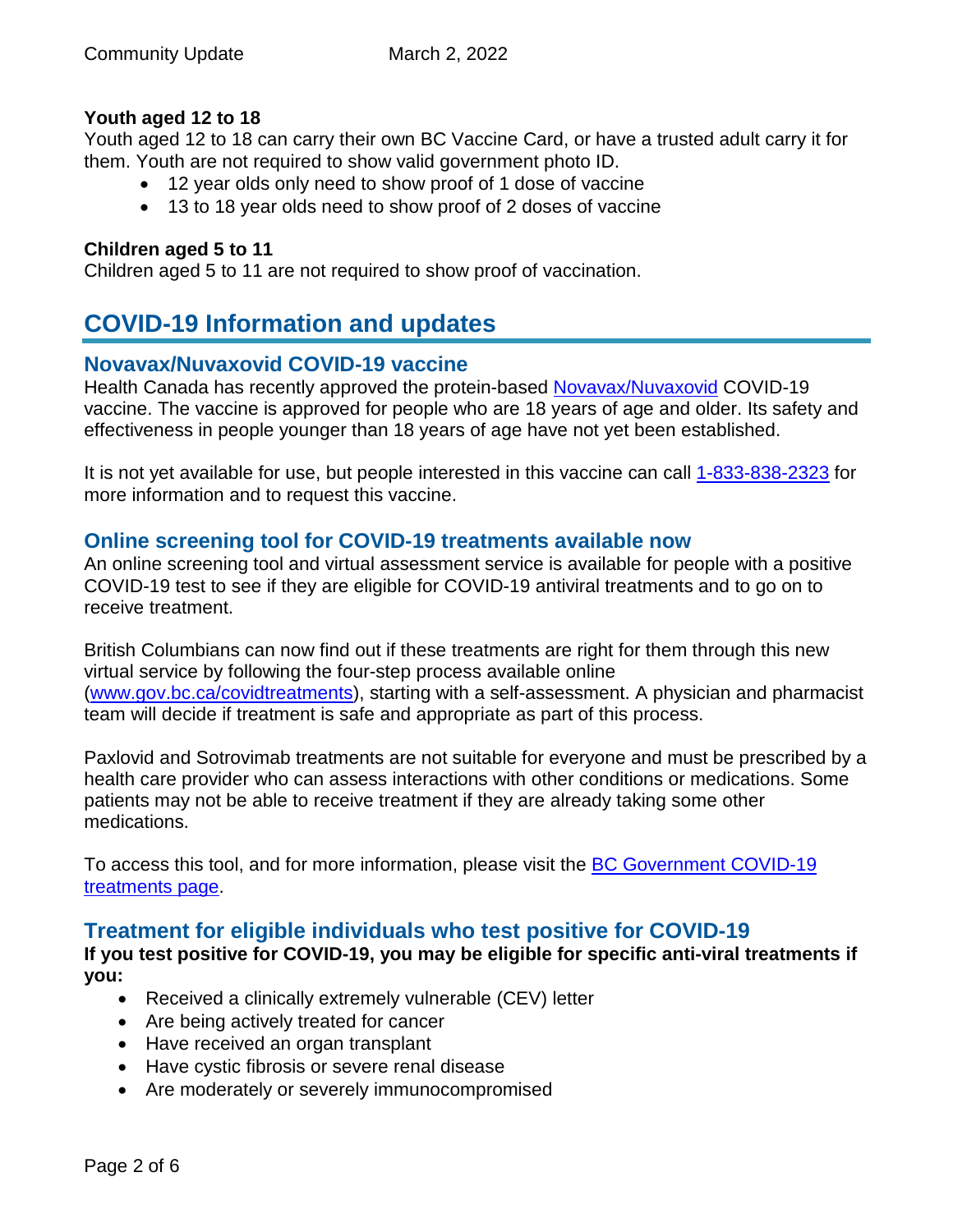• Unvaccinated or partially vaccinated people who have certain chronic health conditions or identify as Indigenous

These treatments do not stop you from getting COVID-19. They are used to prevent severe illness in people who are at higher risk from COVID-19. To be effective, they must be taken within five to seven days of developing symptoms.

#### **To access these treatments:**

Contact your health care provider, doctor or specialist as soon as you know you are positive for COVID-19 and ask if you are eligible for specific treatments.

To learn more about COVID-19 treatments, visit the **BCCDC COVID-19** treatments page.

## **COVID-19 testing and self-isolation**

Wondering [when to get a COVID-19 test?](https://bc.thrive.health/)

For most people:

A COVID-19 test is not recommended if:

- You have no symptoms, even if you are a close contact of someone who has tested positive
- You are fully vaccinated (two doses), experiencing mild symptoms and can manage your illness at home. Self-isolate for five days. Notify your close contacts so they can self-monitor for symptoms

A COVID-19 test is recommended if:

- You have symptoms, and:
	- o You are at higher risk of severe illness
	- o You identify with a high-risk setting such as health care workers, first responders, residents of congregate settings, or live in a remote or rural community

Publicly funded [rapid antigen testing kits](https://www2.gov.bc.ca/gov/content/covid-19/info/testing) are available for residents of BC 70 years and older who have a Personal Health Number (PHN). A test should only be used by people who develop symptoms of COVID-19 and want to confirm a positive or negative result. The tests are not suitable for international travel requirements.

For more information, including how to get a test, and information about rapid test use, please see the [Northern Health Stories site.](https://stories.northernhealth.ca/news/when-get-covid-19-test-updated-guidelines)

# **Access/assessment for the rapid tests is only available through the following options:**

- A requisition sent from a primary care provider
- Calling the [NH Virtual Clinic](https://www.northernhealth.ca/locations/medical-clinics/virtual-clinic) at 1-844-645-7811
- Completion of the [NH COVID-19 test booking](https://northernhealthcovid.secureform.ca/index.php) form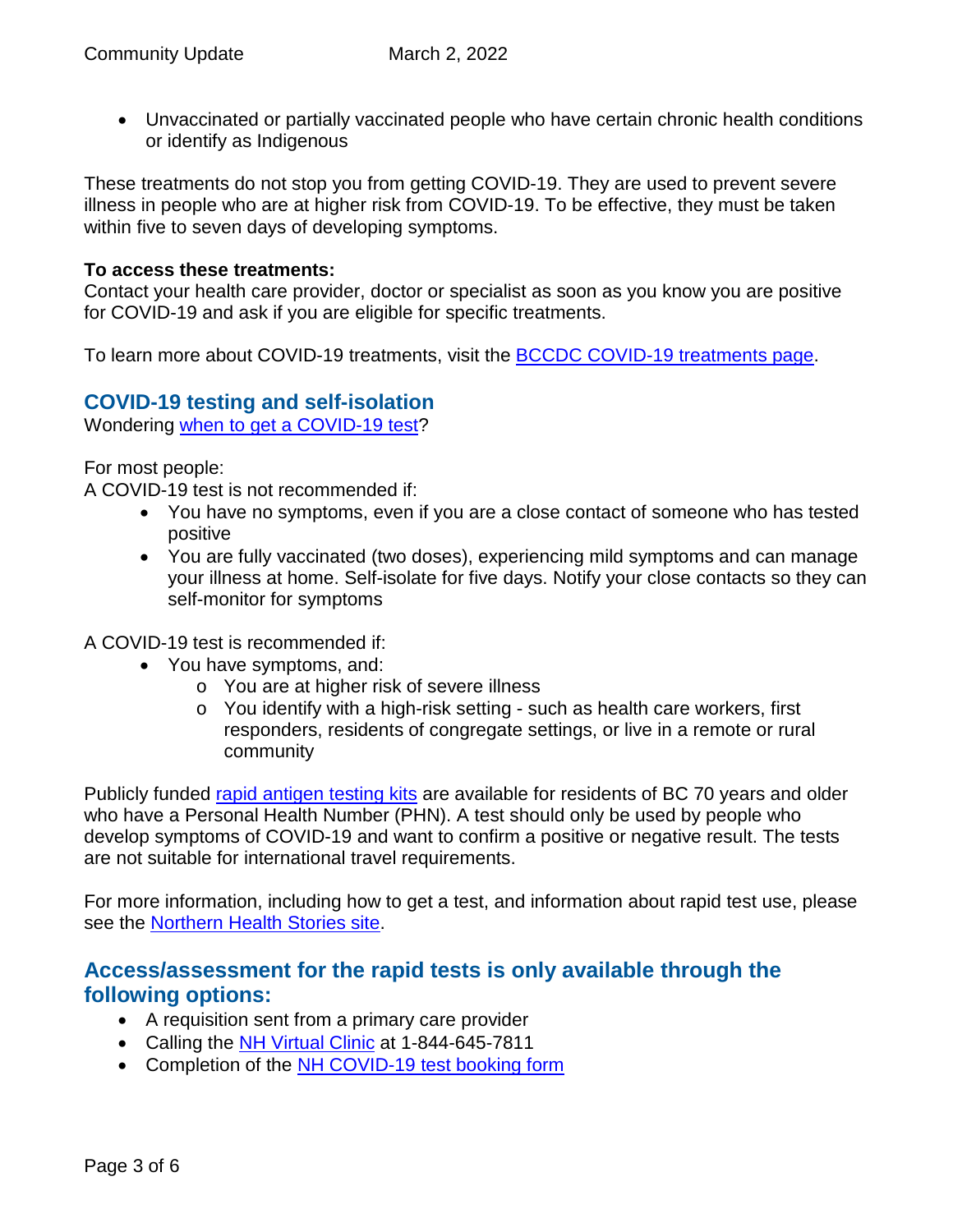**Note:** Patients with mild symptoms will be asked to stay home and self-isolate, and will not be provided with a rapid test based on their symptoms and risk factors.

Patients who require testing (dependant on symptoms and risk factors) will be referred to a test site for a PCR test or to pick up a take-home rapid test. Most tests will be PCR. A friend, family member, etc. may pick up the take-home rapid test on the patient's behalf. Availability of rapid tests may be limited at times, depending on supply. **Do not go to the emergency room for a COVID-19 test.**

#### **COVID-19 vaccine and booster**

Please visit the [BCCDC COVID-19 vaccine website](http://www.bccdc.ca/health-info/diseases-conditions/covid-19/covid-19-vaccine) for information about: vaccine doses (first, second, third, booster, and pediatric), vaccine registration and eligibility, vaccines and children, getting a vaccine, vaccine safety, vaccine considerations (including pregnancy), proof of vaccination, and more.

**Please note** that vaccination doses may be by appointment only, not walk-ins. Please see the [Northern Health COVID-19 immunization clinic page](https://www.northernhealth.ca/health-topics/covid-19-immunization-clinics) for more information for your community.

#### **COVID-19 booster**

Boosters are the health care system's best defense against COVID-19 because the vaccine becomes less effective over time. The booster returns, and even improves, vaccine effectiveness from shortly after when you received Dose 2. **If or when you are eligible (6 months after Dose 2), please [book your booster](https://www.getvaccinated.gov.bc.ca/s/) immediately.** For more information on Omicron and the importance of getting your booster dose, check out ["Omicron Wave COVID-](https://youtu.be/Dm_lvD2_wEg)[19"](https://youtu.be/Dm_lvD2_wEg), a presentation by Medical Health Officer Dr. Corneil.

# **Northern BC community immunization coverage**

Immunization coverage for every community in Northern Health is available for you on the [Northern BC community immunization coverage update](https://www.northernhealth.ca/sites/northern_health/files/health-information/health-topics/vaccine/documents/northern-bc-immunization-coverage.pdf) (PDF). This link includes both firstand second-dose counts and percentages per community. It's updated every week.

# **Community Toolkit**

To empower local partners to share helpful information, we have created a COVID-19 [Community Toolkit](https://www.northernhealth.ca/health-topics/covid-19-vaccine-plan/covid-19-community-toolkit) - a digital resource for community partners, which includes vaccine clinic information (including [clinic schedules\)](https://www.northernhealth.ca/health-topics/covid-19-immunization-clinics), a community guide, trusted information and links, and more!

#### **BC vaccination coverage rates and COVID-19 activity BCCDC COVID-19 dashboard**

Visit the BCCDC [COVID-19 surveillance dashboard](https://public.tableau.com/app/profile/bccdc/viz/BCCDCCOVID-19SurveillanceDashboard/Introduction) for information by local health area (LHA) and community health service area (CHSA).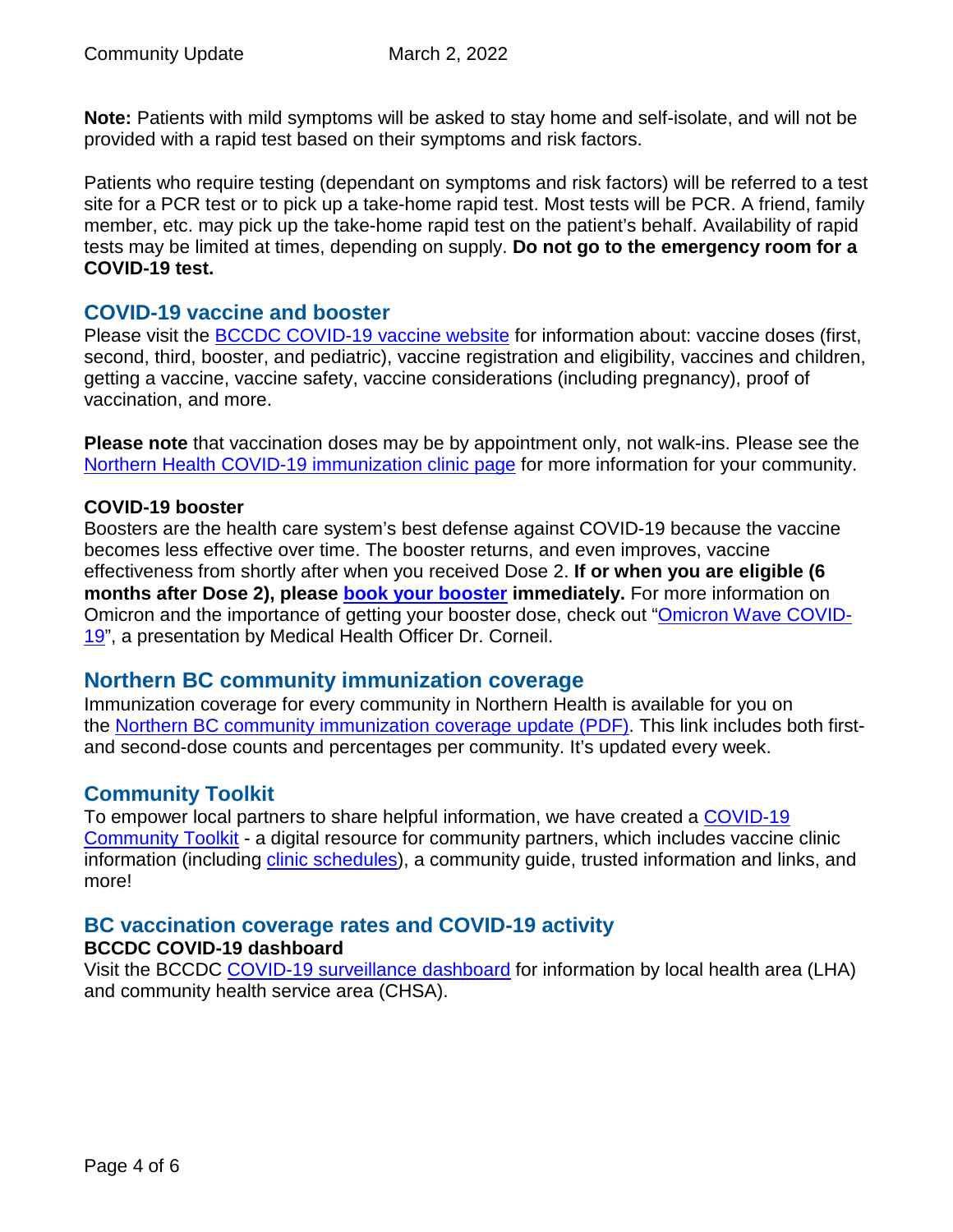#### **COVID-19 Numbers**

As of March 2, **25, 514** cases have been reported in the NH region since the beginning of the pandemic.

- New cases: **45**
- Currently in hospital: **43**
	- o Currently in ICU level care in hospital: **11**
- Deaths in the NH region since the beginning of the pandemic**: 313**

For the latest provincial numbers, see the [BC COVID-19 dashboard,](https://experience.arcgis.com/experience/a6f23959a8b14bfa989e3cda29297ded) which is updated Monday-Friday. The dashboard may not work in all browsers; Chrome is suggested.

As well, for a visual comparison of COVID-19 cases in BC by HSDA to other Canadian and global jurisdictions, see the [COVID-19 Epidemiology app.](https://bccdc.shinyapps.io/covid19_global_epi_app/) It's updated on Mondays, Wednesdays, and Fridays.

- [BC COVID-19 pandemic update](https://news.gov.bc.ca/releases/2022HLTH0071-000279) March 1, 2022
- [BCCDC Situation Report](http://www.bccdc.ca/Health-Info-Site/Documents/COVID_sitrep/Week_6_2022_BC_COVID-19_Situation_Report.pdf) February 24, 2022

# **Trusted links and resources for COVID-19**

- [Northern Health online booking form -](https://northernhealthcovid.secureform.ca/index.php) COVID-19 test
- [BC Centre for Disease Control](http://www.bccdc.ca/health-professionals/clinical-resources/covid-19-care)
- [HealthLink BC COVID-19 page](https://www.healthlinkbc.ca/health-feature/coronavirus-disease-covid-19)
- [WHO FAQ](https://www.who.int/news-room/q-a-detail/q-a-coronaviruses)
- [Health Canada FAQ](https://www.canada.ca/en/public-health/services/diseases/2019-novel-coronavirus-infection/canadas-reponse.html)
- [COVID-19 content in other languages](http://www.bccdc.ca/health-info/diseases-conditions/covid-19/about-covid-19/translated-content)
- WorkSafe BC [COVID-19 information and resources](https://www.worksafebc.com/en/covid-19)
- Northern Health Virtual Primary and Community Care Clinic: **1-844-645-7811**
- Northern Health Environmental Health Officer Line: **1-250-565-7322**
- Non-medical info: call 1-888-COVID19 / 1-888-268-4319 7 days, 7:30 am 8 pm

For current information on restrictions on travel, gatherings and other issues, see the [Provincial Health Officer's COVID-19 webpage.](https://www2.gov.bc.ca/gov/content/health/about-bc-s-health-care-system/office-of-the-provincial-health-officer/current-health-topics/covid-19-novel-coronavirus)

# **Overdose prevention and response**

## **First Nations Health Authority Bad Dope Alert Issued for Fort St. James, Binche, Tl'az'ten, and Nak'azdli**

The First Nations Health Authority has issued a bad dope alert for the communities of Fort St. James, Binche, Tl'az'ten, and Nak'azdli.

The toxic drug circulating is sold as down or heroin. It may be different colours, causes heavy and prolonged sedation, and may require more naloxone to reverse. This information is supported by what peers are seeing in community. The drugs have not been tested at this time.